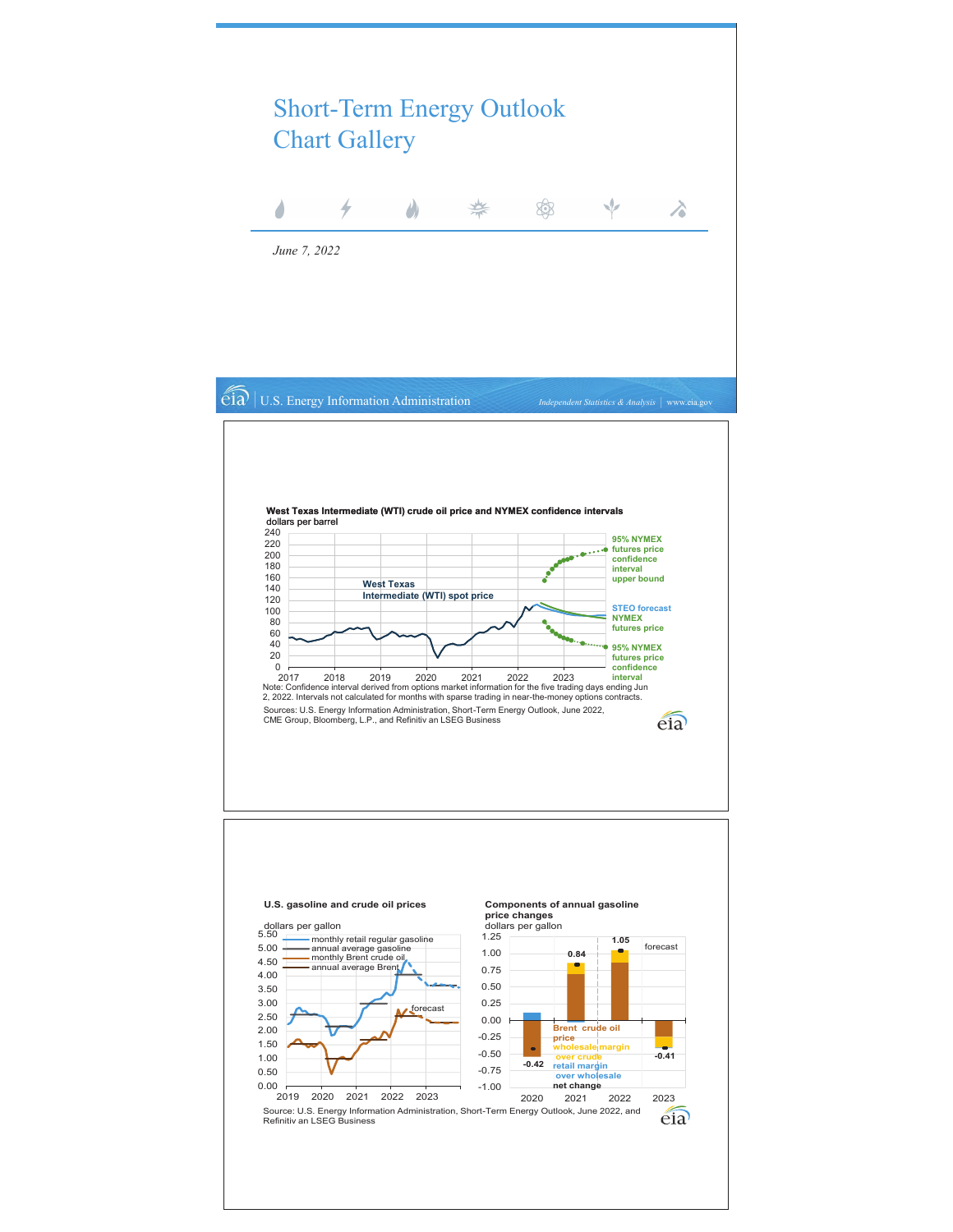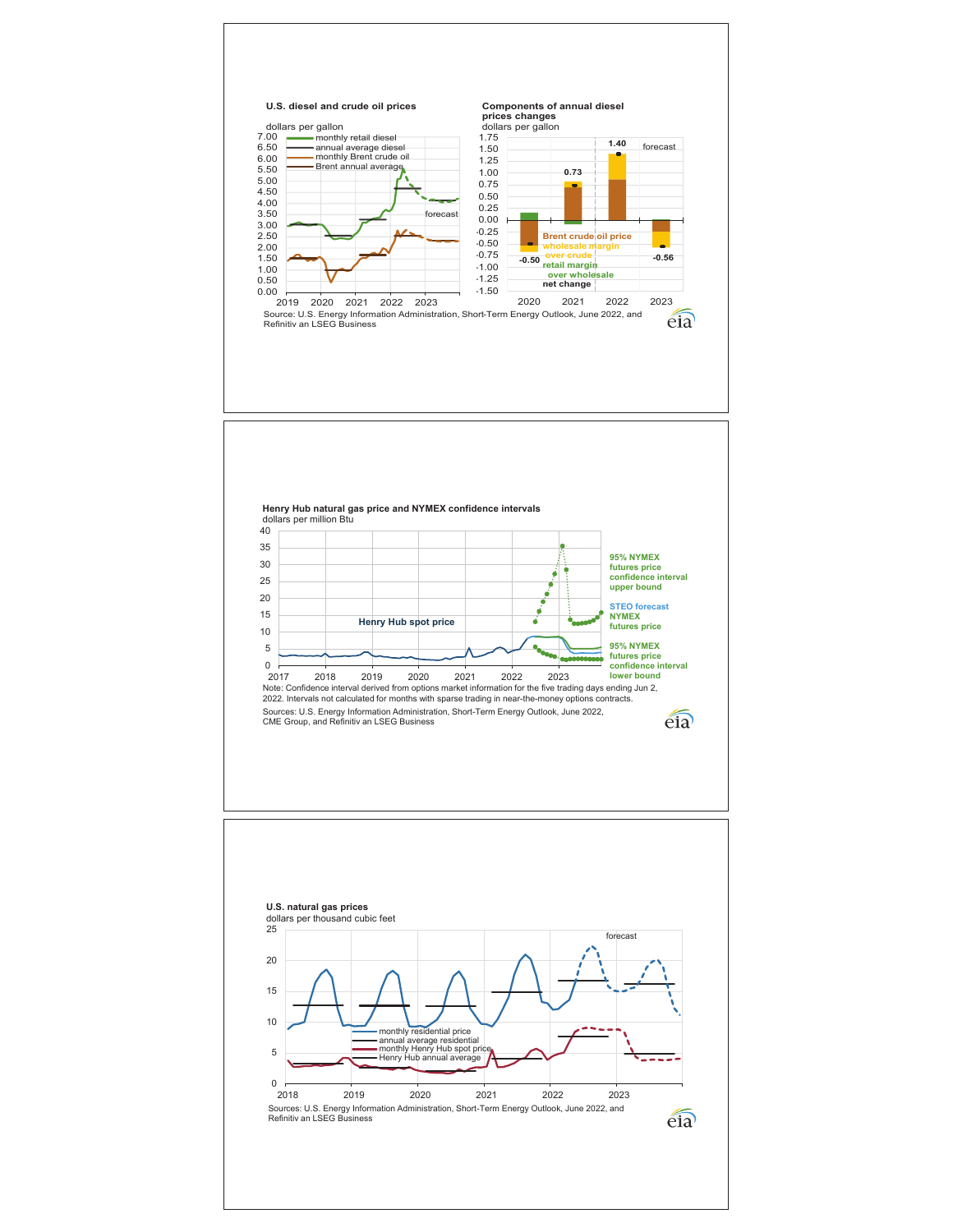



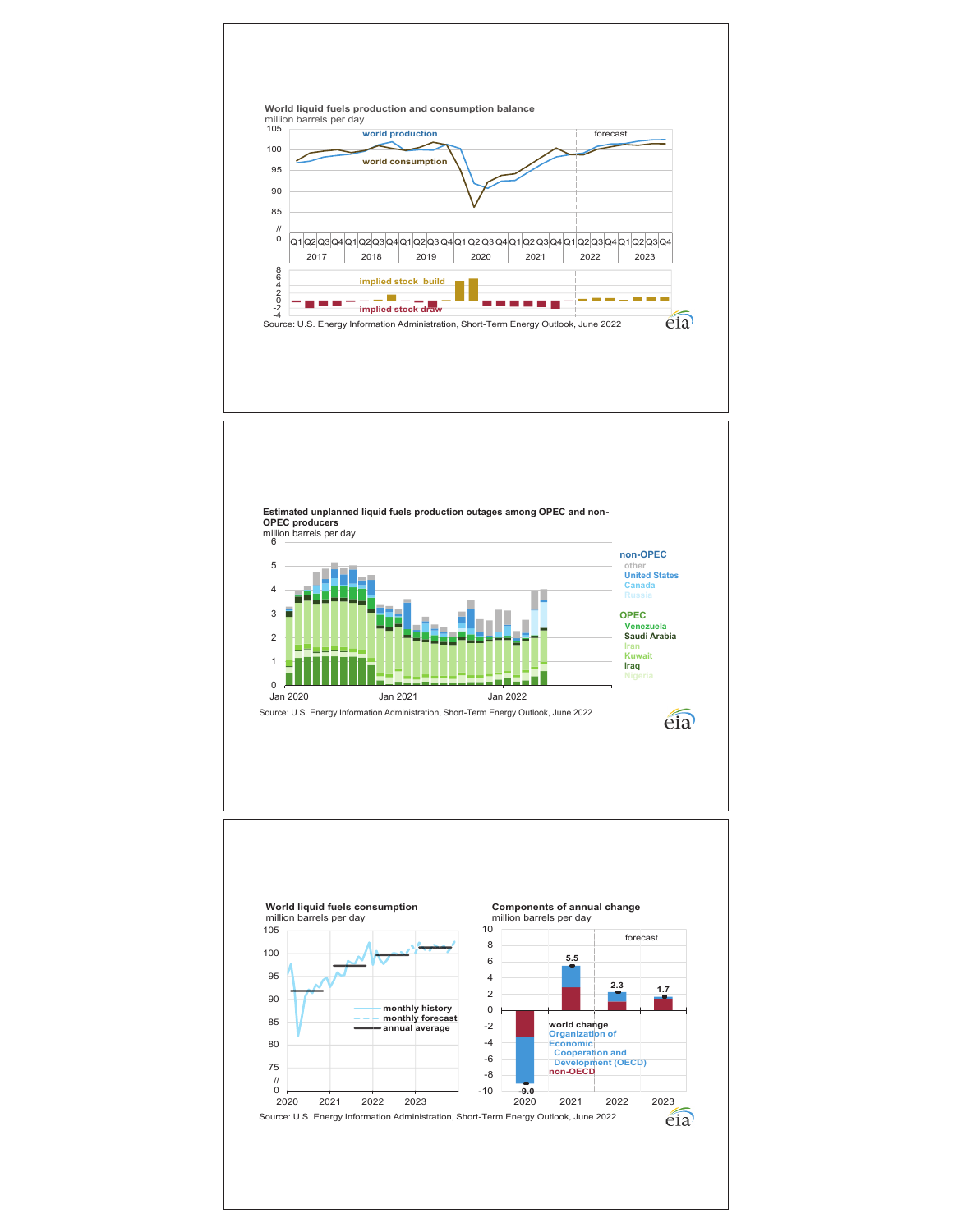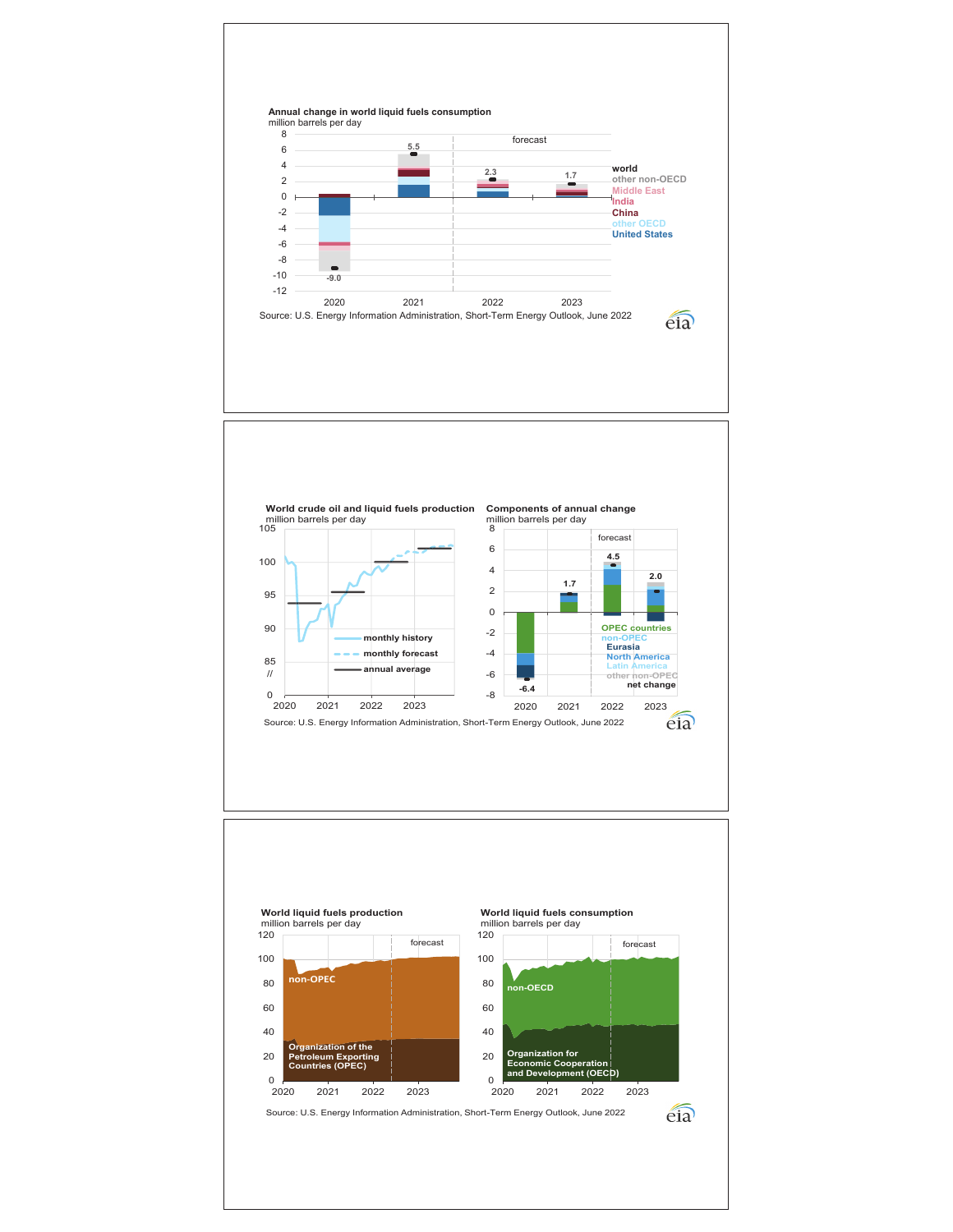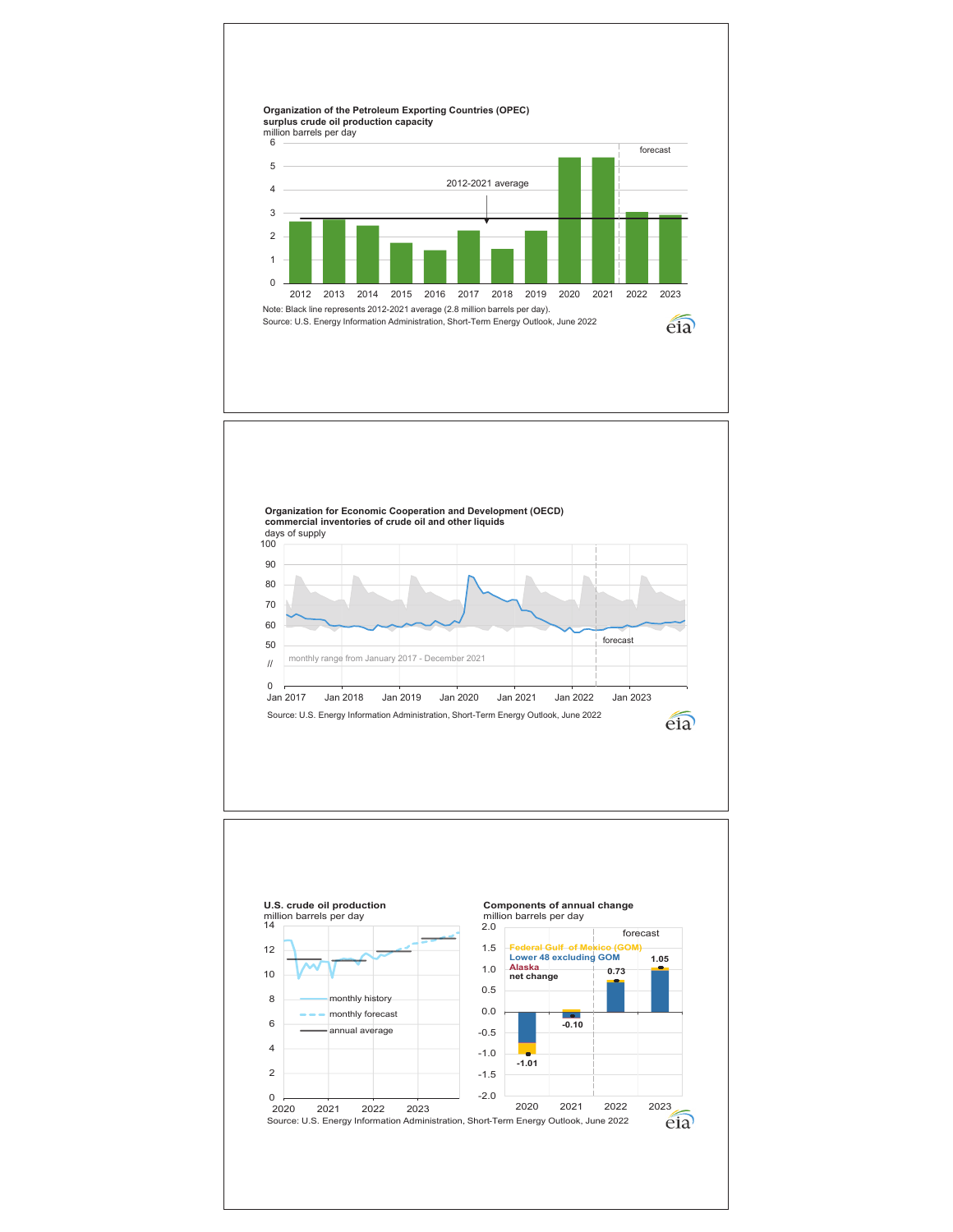

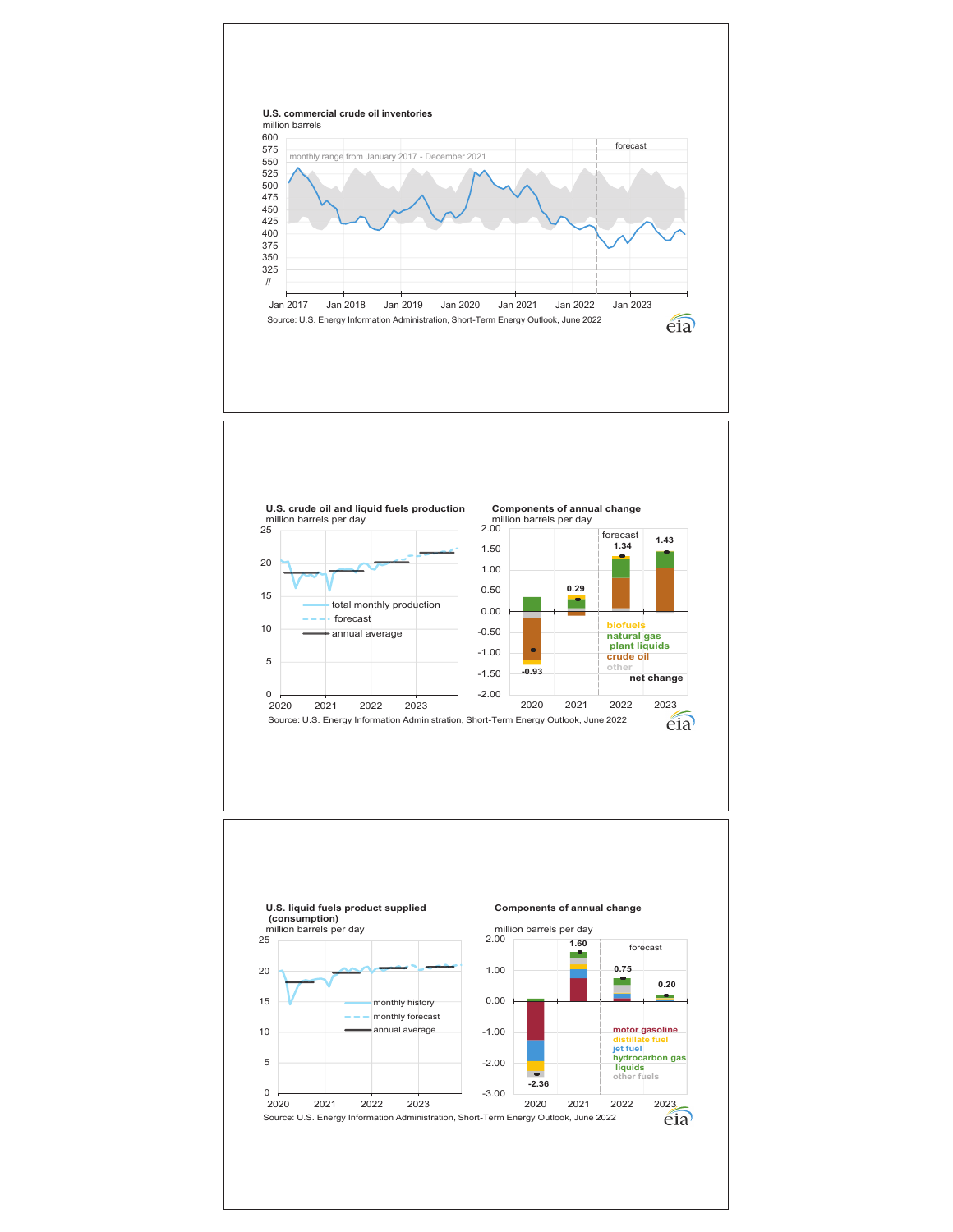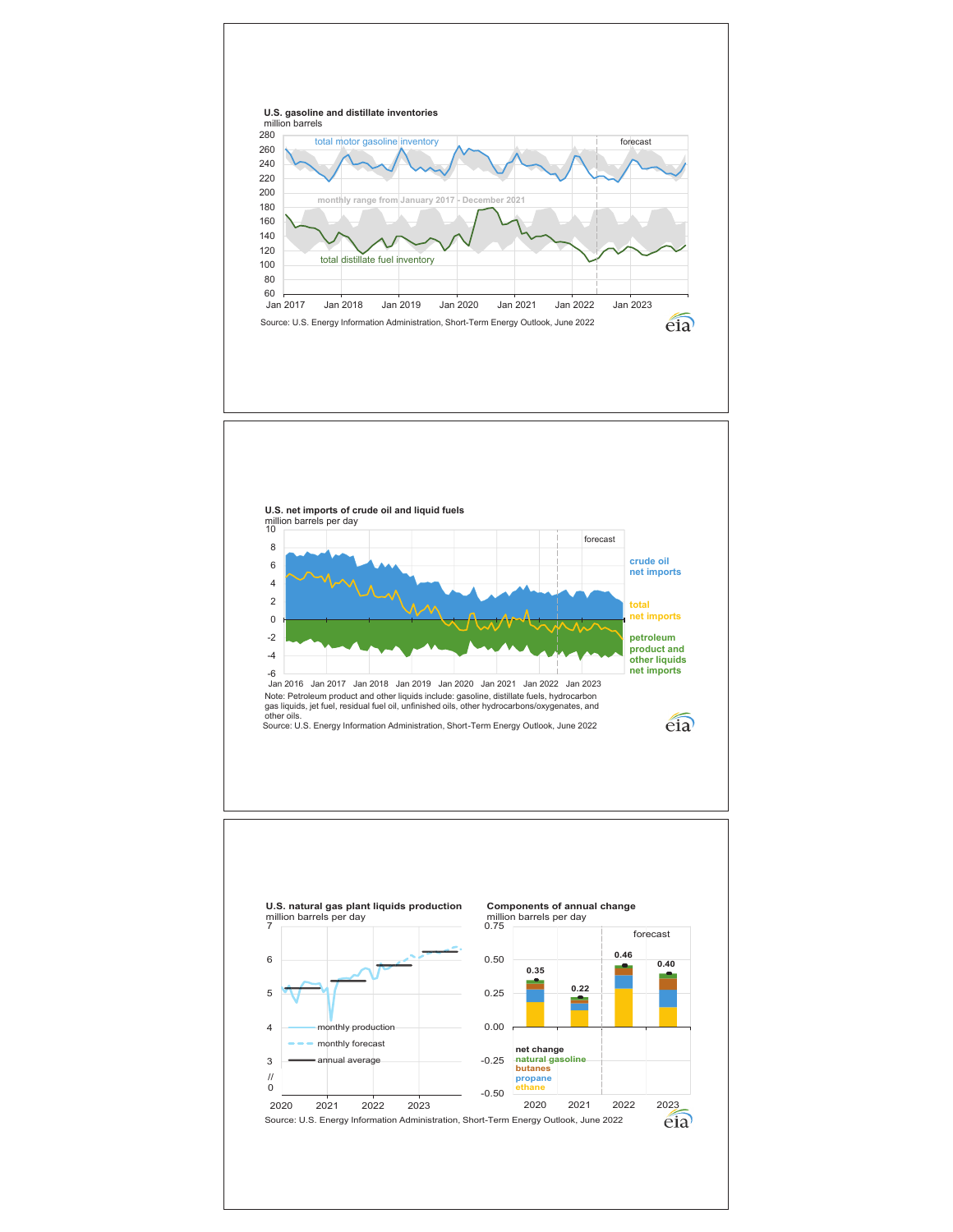

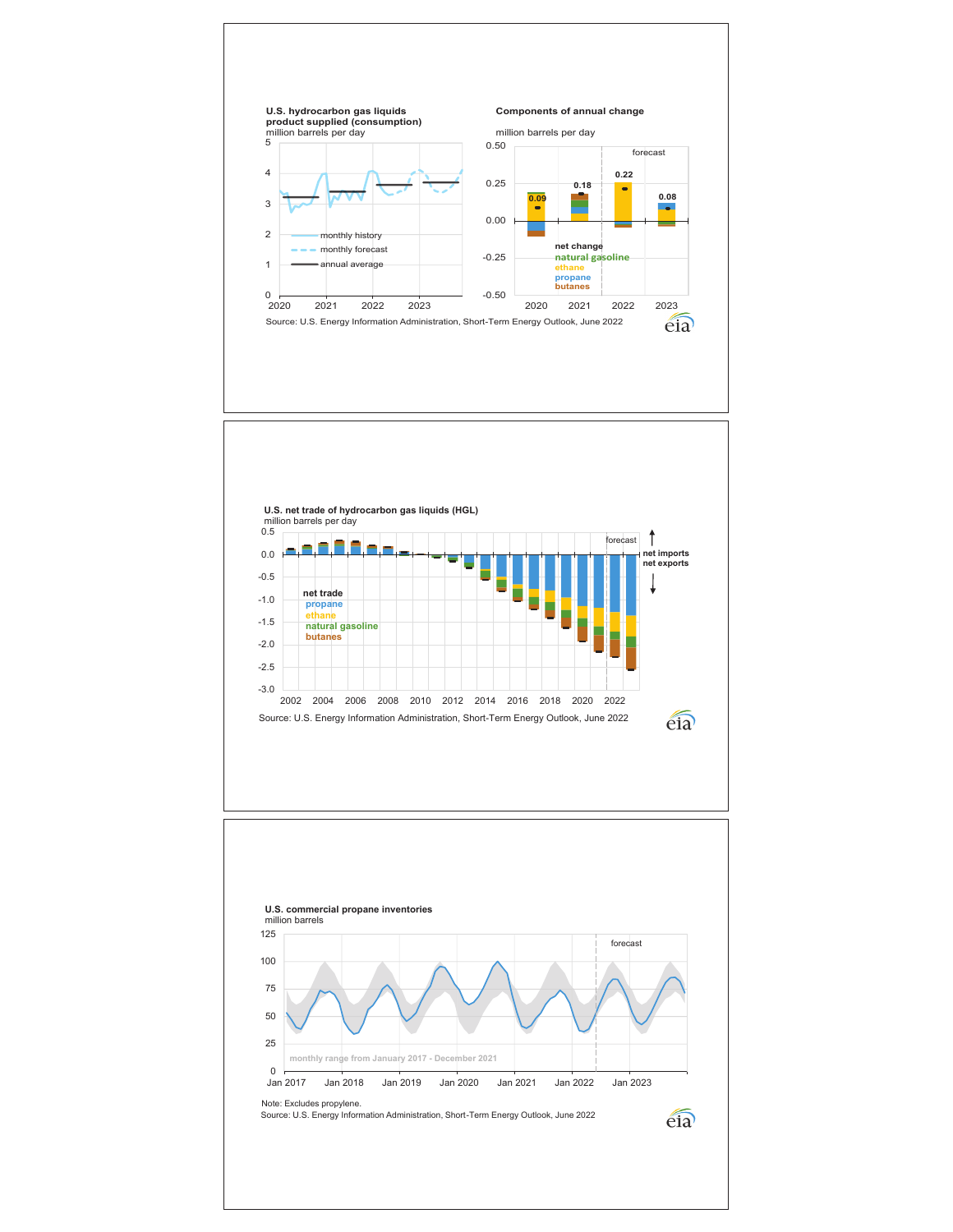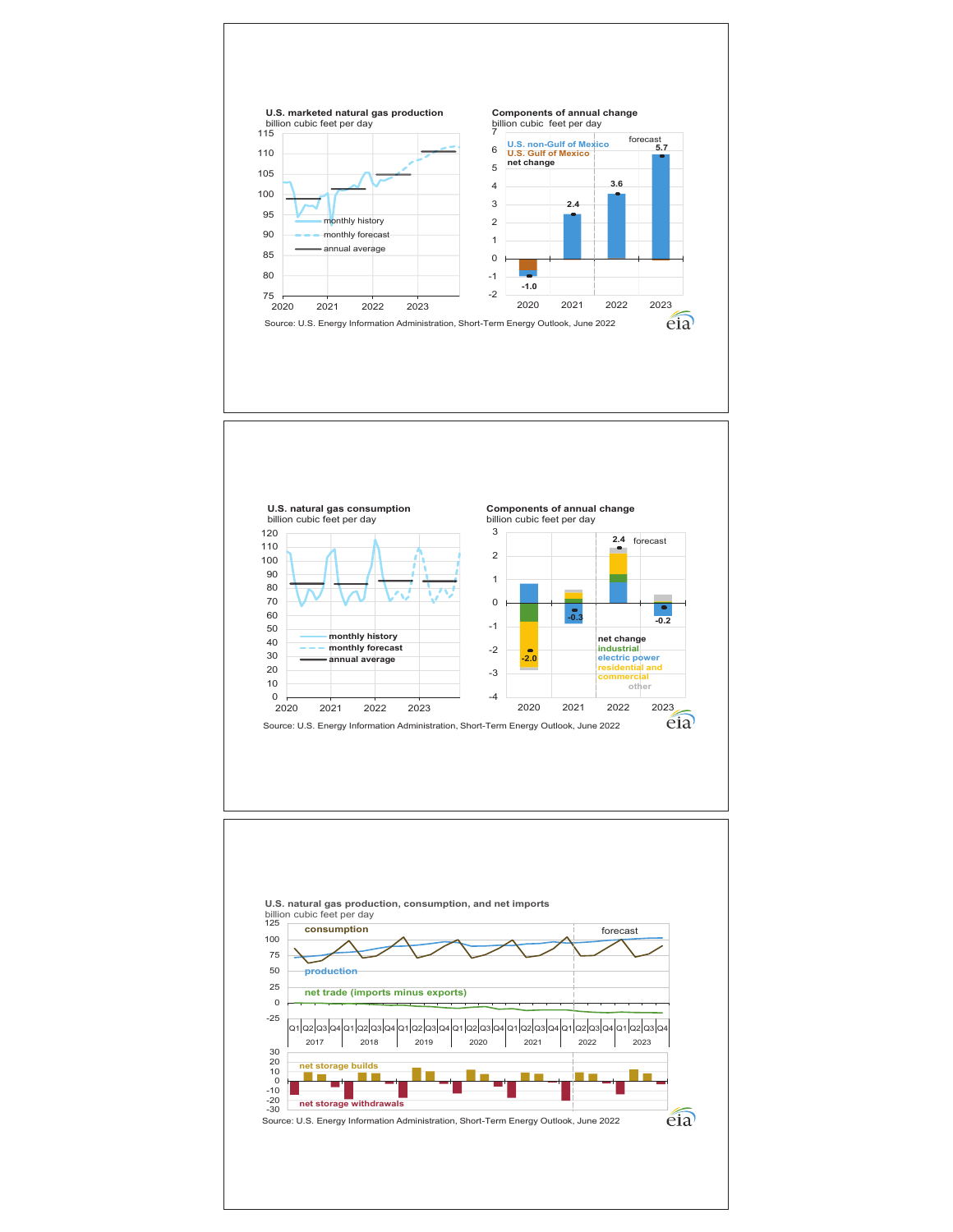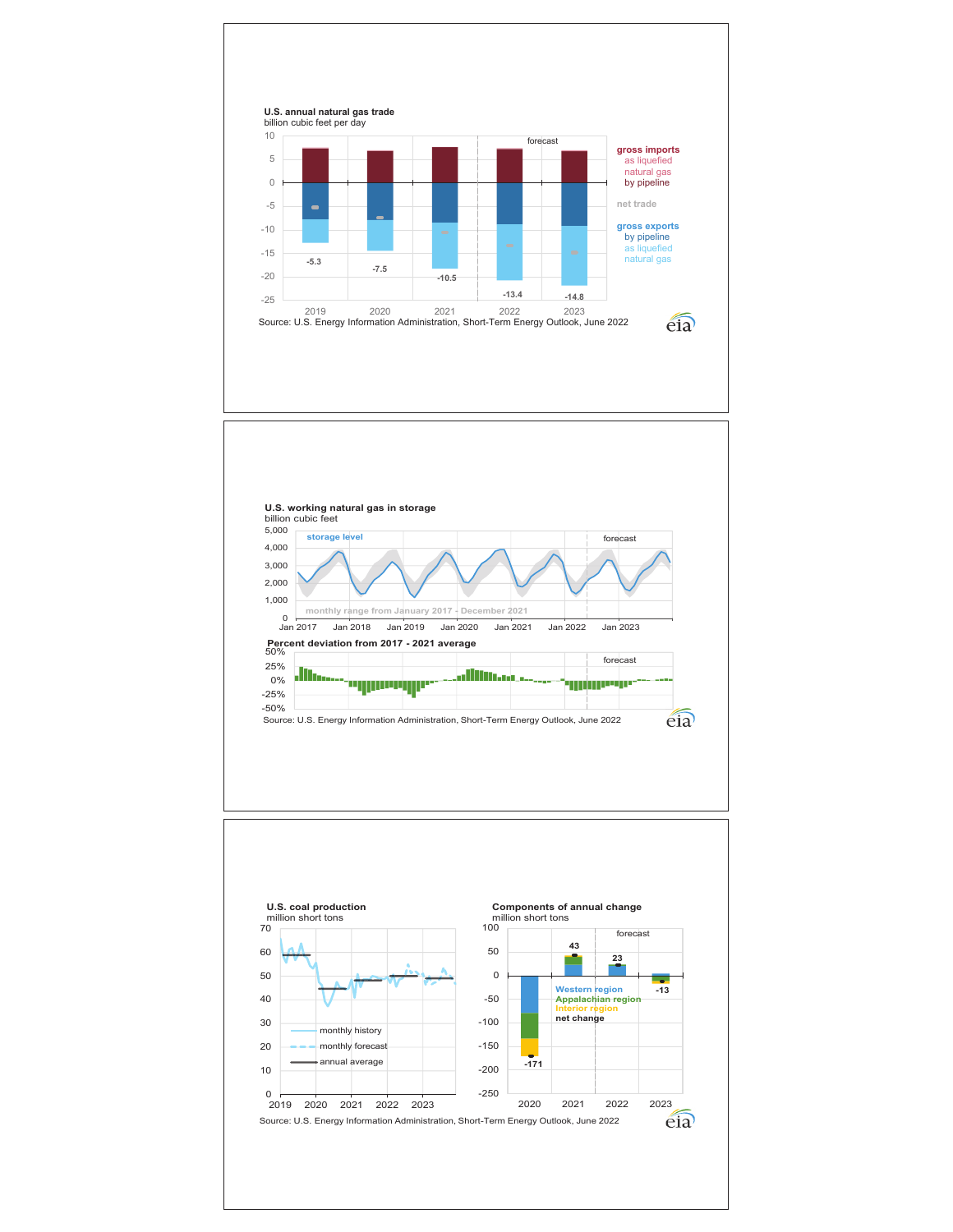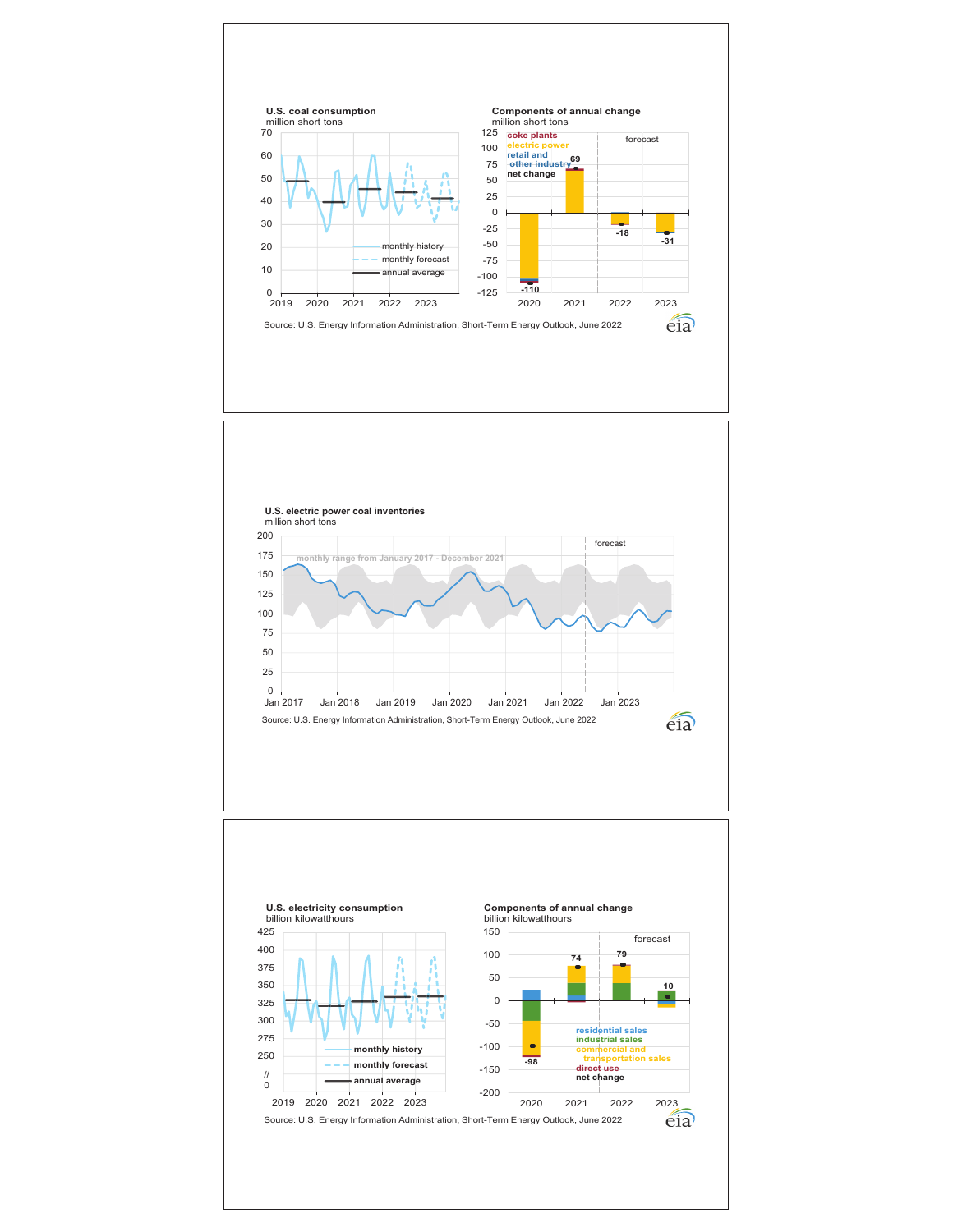

2020 2021 2022 2023 2019 2020 2021 2022 2023 Note: Hydropower excludes pumped storage generation. Liquids include ethanol, biodiesel, renewable diesel, other biofuels, and biofuel losses and coproducts.Waste biommas includes municipal waste from biogenic Note: Hydropower excludes pumped storage generation. Liquids include ethanol, biodiesel, renewable diesel, other biofuels, and biofuel losses and coproducts.Waste biommas includes municipal waste from biogenic sources, landfill gas, and non-wood waste. eia Source: U.S. Energy Information Administration, Short-Term Energy Outlook, June 2022 Source: U.S. Energy Information Administration, Short-Term Energy Outlook, June 2022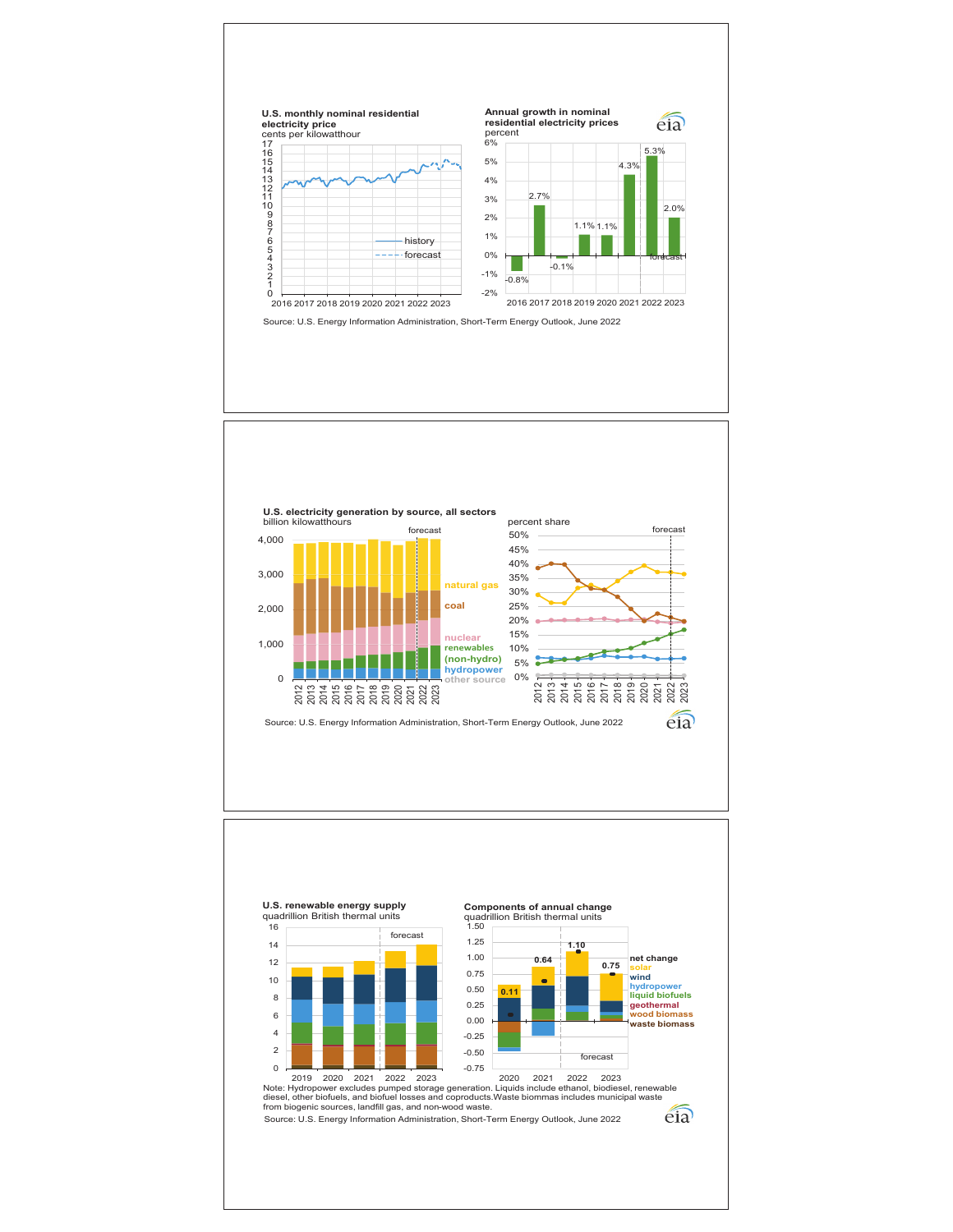



April May June July August September April May June July August September Note: EIA calculations based on National Oceanic and Atmospheric Administration (NOAA) data. Projections reflect NOAA's 14-16 month outlook.

 $\overline{0}$ 200

total

summer

eia

Source: U.S. Energy Information Administration, Short-Term Energy Outlook, June 2022 Source: U.S. Energy Information Administration, Short-Term Energy Outlook, June 2022

0 0